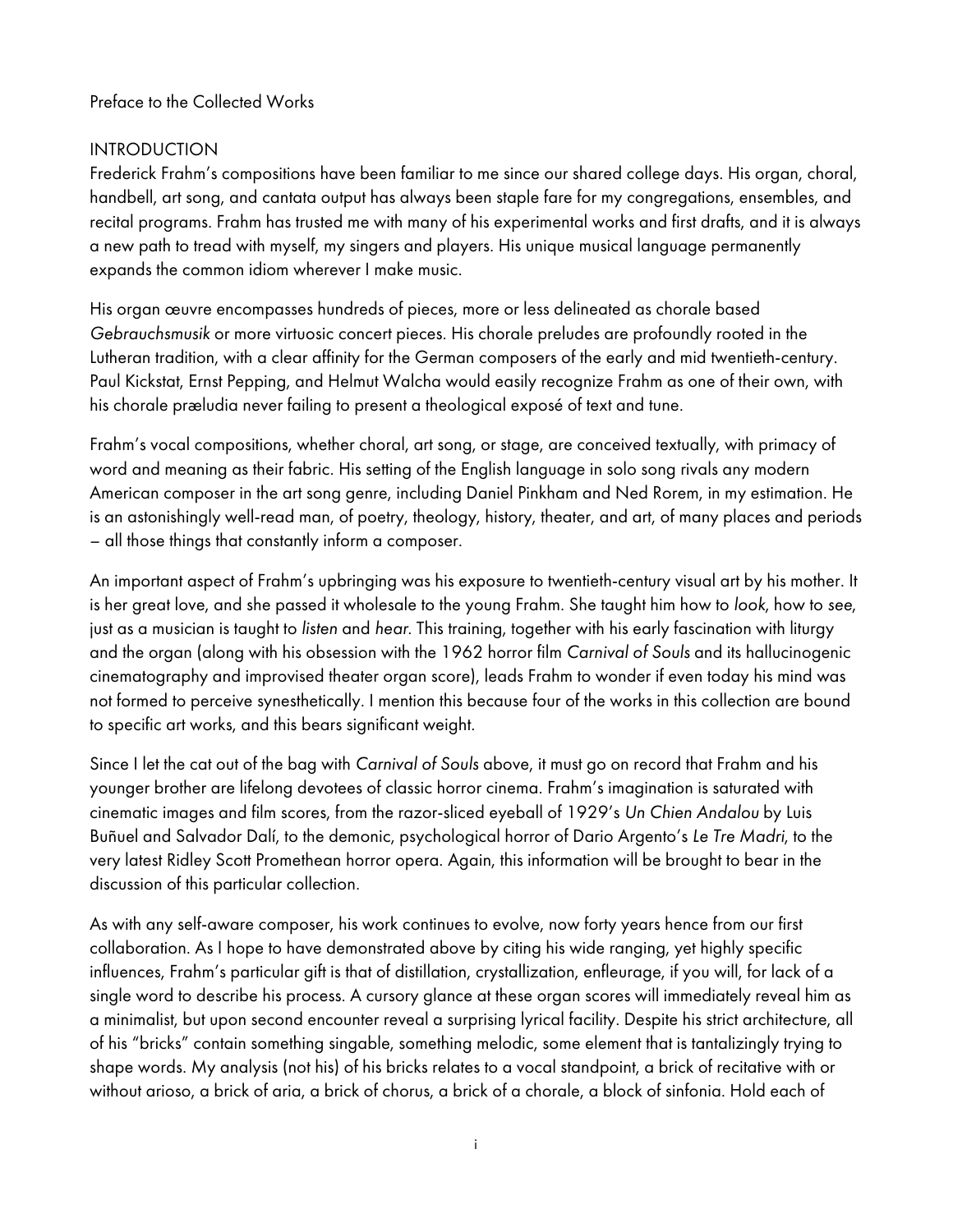these new works, or prisms, to the light and the projected spectrum fans out into a cantata, an opera, a play, an oratorio, no longer in narrative form, but in a timeless, clarified, adamantine compression.

In a note originally attached to one of the pieces in this volume, Frahm writes, "This music struggles for breath when there is plenty of room to breathe, the sections are striking (if not adverse) in their variety, yet they find themselves gathered together, the final passage attempts resolution but leaves many questions unanswered. Metaphoric and contradictory, yes, anxiety, heartache, grief, all present... Yet there is hope knowing that disparate things can be gathered in a frame of negative space and by their assembly have meaning." (Emphasis mine.) Though diverging in detail, this descriptive statement is valid for every one of these new works.

Of the twenty-two pieces in this volume, Frahm rarely calls for a forte dynamic, even temporarily. In another odd reversal, all but four of the pieces end quietly, rather than with his wonted big finish, with any larger dynamics occurring in interior sections. His dynamic indications tend to occur stepwise, with a change of stops, seldom invoking a gradual crescendo or decrescendo.

A mindful observance of Frahm's tempo markings is essential in the performance of his music. In particular, the slow tempi are not suggestions, but a challenge to the player to control themselves and allow the music to unveil itself without shame.

He really means it when he prescribes  $\rightarrow$  = 40.

## "INSPIRATIONS"

I find it dangerously facile to speak of a composer's "inspirations." (Yes, I use quotations marks to denote some disdain.) That word diverts my attention to entertaining programmatic works and amateurish muses. In Frahm's case, sources or elements might be more appropriate words. In the case of this new collection, he draws from his typical panoply of sources, but freshly viewed.

Three pieces scattered across this collection are based on snippets of old Japanese court poetry, a monumental artistic field unto itself, spanning a millennium. Frahm crystallizes these poetic shavings into delicate, clock-stopping shards, without a rumor of cultural appropriation.

Another source cutting through these assembled works is Frahm's love of early and mid-twentieth century painting. Four Surrealist (broadly defined) paintings are the basis for a mind-bending transformation from sight to sound, with Frahm's unerring artistic judgment accomplishing the bridging of mediums.

## THE EXTRAORDINARY YEAR

Frahm experienced a veritable paroxysm of composing in 2021. He remarked to me how the specific artistic elements mentioned above coalesced into a new technical vision for him this year, tightening his architectural method even more distinctly.

Having spoken of this collection in general, I will present remarks on each group, as well as offer personal responses to most of the individual pieces.

The group called Abstracts relies on splinters of text from scripture, the Book of Common Prayer, and other liturgical sources. None of that is unusual for him, but in this grouping of pieces, there is a marked absence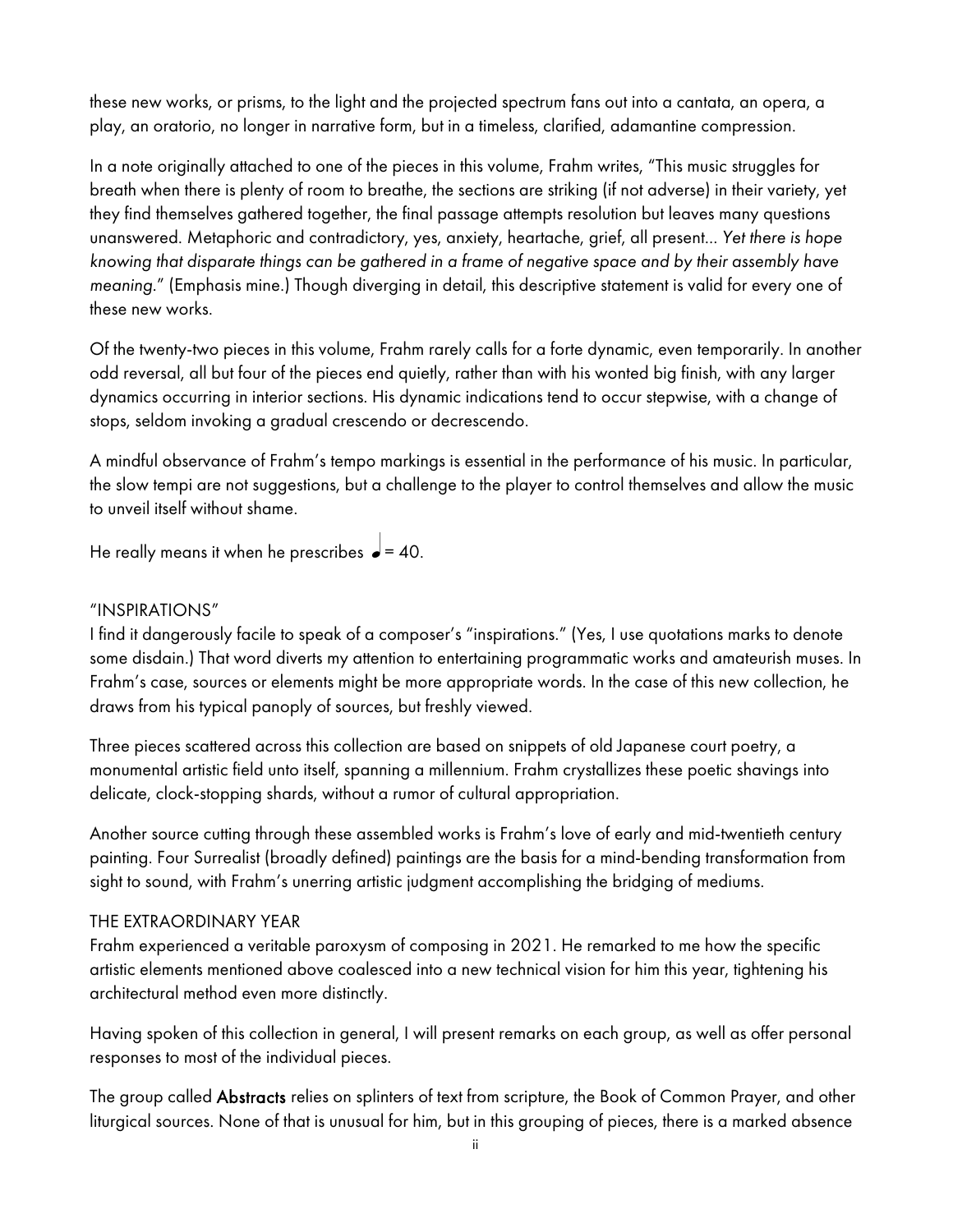of chorale tunes or any recognizable cantus firmus. Each piece is a précis of an already small fragment of text, without allusion to any preexisting music related to a given fragment. One wonders whether these are meant to be played in divine worship on their eponymous observances, or if an abstract truth, as advertised, is to be found in another context. These Abstracts are intellectual and introspective, and not a little confounding. However, I fancied evocative elements in a few of them.

- Ossa Arida quickens the dry bones with breath.
- Pentecost eschews Frahm's frequent opening recitative, and bashes into glossolalia.
- Trinity also begins abruptly, in this case with an exposition of, maybe, the Three Persons.

Concert Works are derived from a dissimilar array of literary and visual prompts.

- Beautiful Ghost, one of the Japanese poetry pieces; the title is spot on.
- Canticum de Anima, no Ur-quote is provided, but that soul, to whomever it belongs, sings with joy.
- Cenotaph exudes exquisite mourning and sorrow.
- Deep Mirror, another Japanese source, reflects distress and disappointment, and is not a glass into which I wish to gaze.
- Embroidering the Terrestrial Mantle springs from Spanish painter Remedios Varo's 1961 Surrealist/Irrealist work of the same name and evokes the great industry of creation. She considered Surrealism as an "expressive resting place within the limits of Cubism, and as a way of communicating the incommunicable," a thought not incompatible with Frahm. Some of her paintings bear an uncanny resemblance to the Surrealist creations of Giorgio de Chirico, who appears below.
- Great Age, Behold Us is enigmatic to me, perhaps because I do not wish it to permeate me.
- I Am Ezra unnerves with itchy reed solos and kaleidoscopic triplet passages. Do look up the word "ommateum."
- Santiago The couplet from Percy's familiar hymn speaks for itself. As for the title, what manifestation of St. James as person or place is unclear.
- Tesserae was first individually published with "bright talavera images in an attempt to lighten up what is a somewhat unsettling piece," according to Frahm. I found that both music and images instantly called to mind the gorgeous and lively 2017 boardgame Azul: Summer Pavilion by Michael Kiesling, where players compete to finish mosaics with Portuguese azulejo tiles. This could become Frahm's first game pairing.

Floral Pieces are fragile, pretty at a distance, yet breathtakingly complex upon microscopic examination.

- Daffodils, being the Poetry of Christ by its very title, but also by the delicacy of its rocking thirds in a central passage, happily calls forth comparison with the famous tenor aria from Benjamin Britten's 1943 Rejoice in the Lamb, yet here hangs upon a funeral sentence. Perhaps the homage to daffodils is a laying to rest of Frahm's early work and residence in Puyallup, Washington.
- Flower in a Valley is based on German Surrealist Paul Klee's Blume im Tal from 1938. Klee's welldefined fields of color, separate yet necessary to each other, are a bold representation of Frahm's compositional architecture.
- White Chrysanthemum strikes me as the most literal and programmatic item in this entire collection, an impossible search for a nearly invisible flower. Does the frangible, frozen mum remain unfound and unplucked?